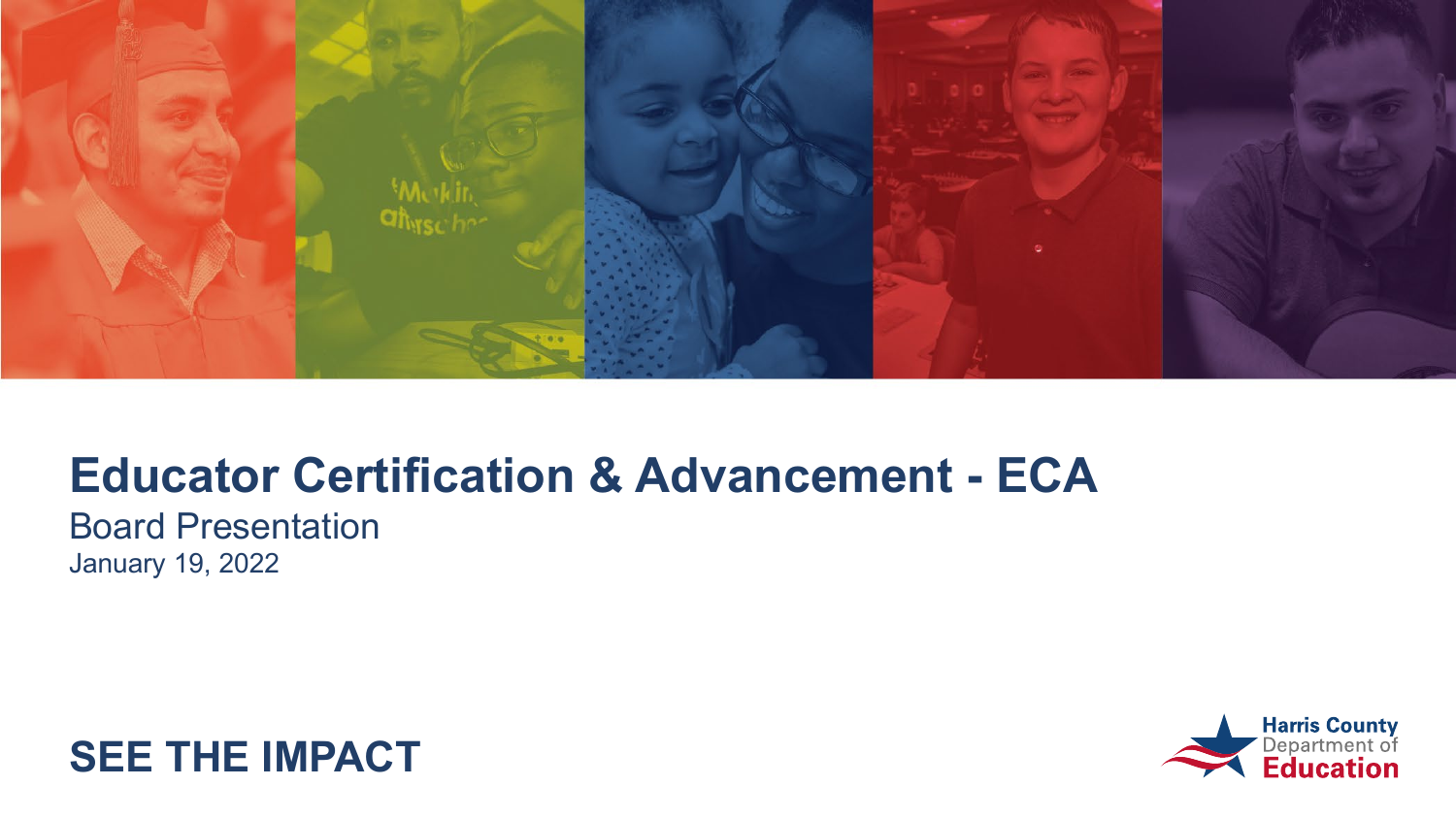#### **Who We Are**

Dr. Shelley McKinley, Curriculum and Compliance Officer Cross-functional Support

Dr. Chaney Williams-Ledet, Leadership Development Officer Principal Program

Jonett E. Miniel, Educator Certification Manager Teacher Program

Amy Thompson, Secretary

Lesley Gomez, Financial Assistant

#### **About Us:**

ECA is a state-approved and accredited educator preparation program that prepares the next generation of teachers and school and district leaders by offering a nontraditional, alternative route to state certification.

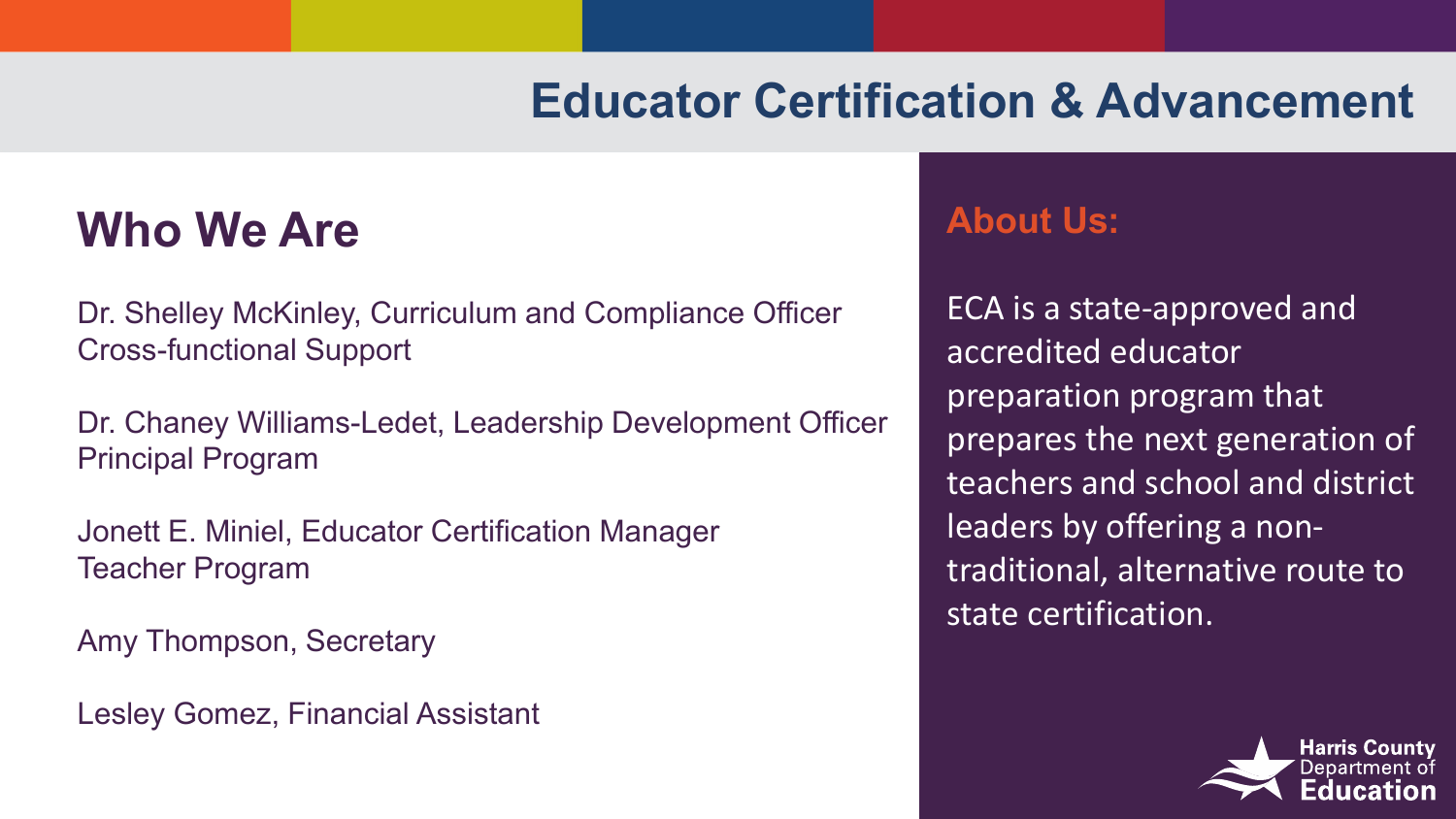## **What We Do**

We exist to partner with independent school districts and accredited private schools and public charter schools to provide a talent pool of state-certified district leaders, school leaders, and teachers so that the school children of Harris County and Texas receive an exemplary education.



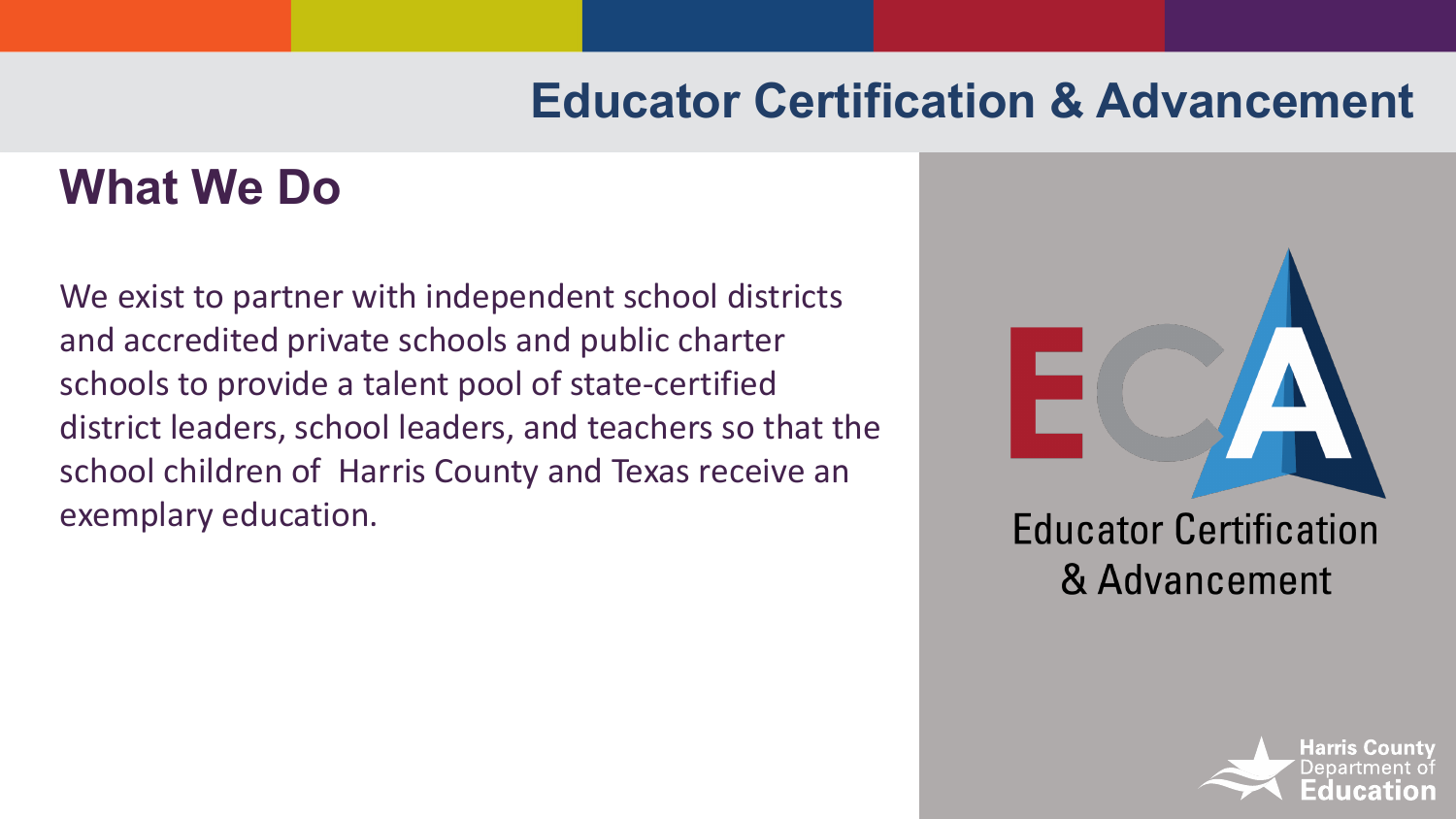#### **Services Provided**

ECA offers a complete suite of accelerated preparation programs, including:

- Principal as Instructional Leader
- Eleven initial teaching certificates
	- Core Subjects EC-6
	- Core Subjects EC-6/English as a Second Language
	- Core Subjects EC-6/Bilingual Spanish
	- Special Education EC-12
	- ELAR 4-8
	- Math 4-8
	- Science 4-8
	- ELAR 7-12
	- Math 7-12
	- Science 7-12





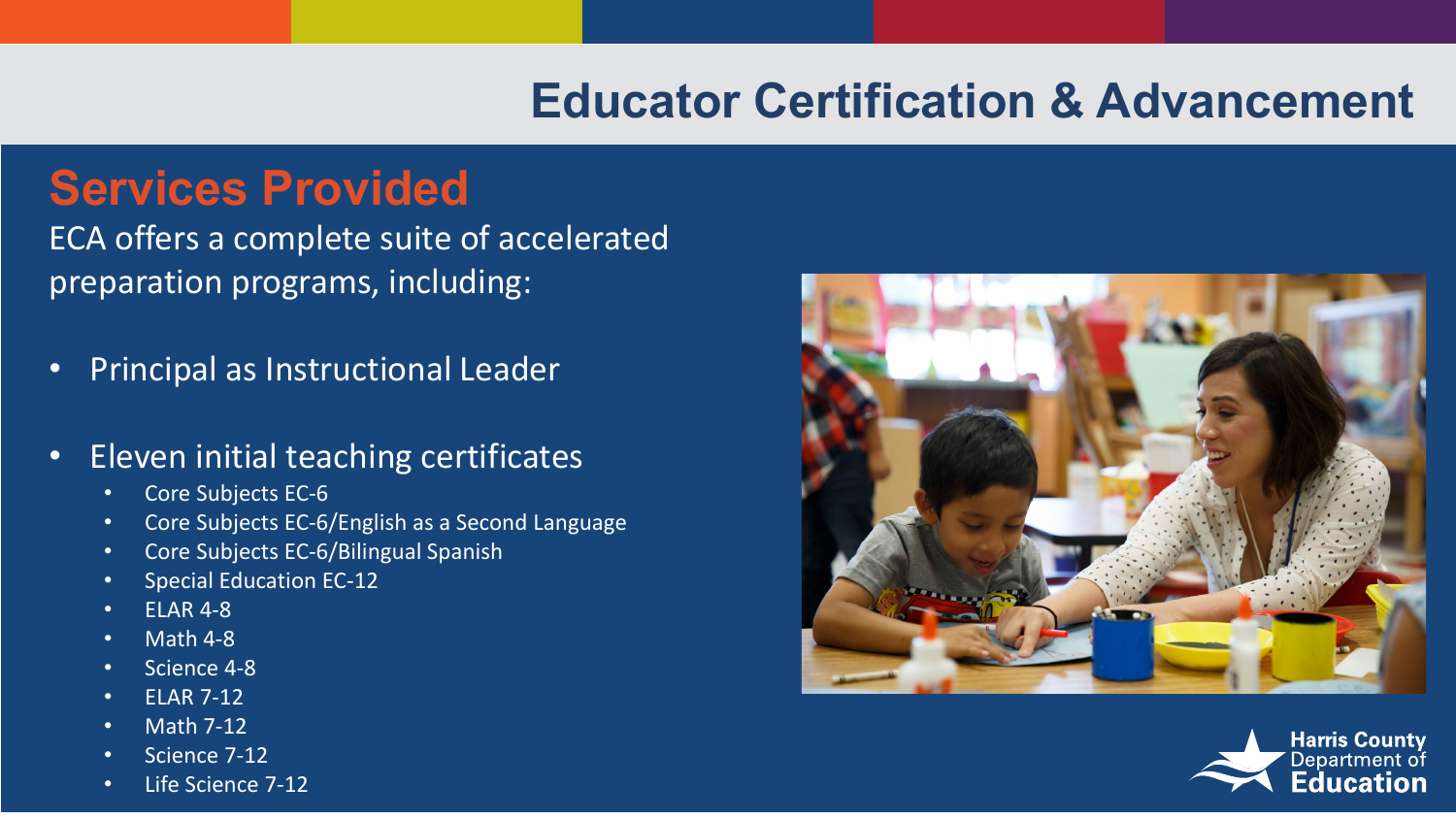#### **Data Highlights Pass Rates**

#### **Current Enrollment**

Teacher Program – 23 Principal Program – 50

**ECA's TExES Exams Pass Rates 2020-2021 Accountability System for Educator Preparation Source: TEA Report 12/10/2021**

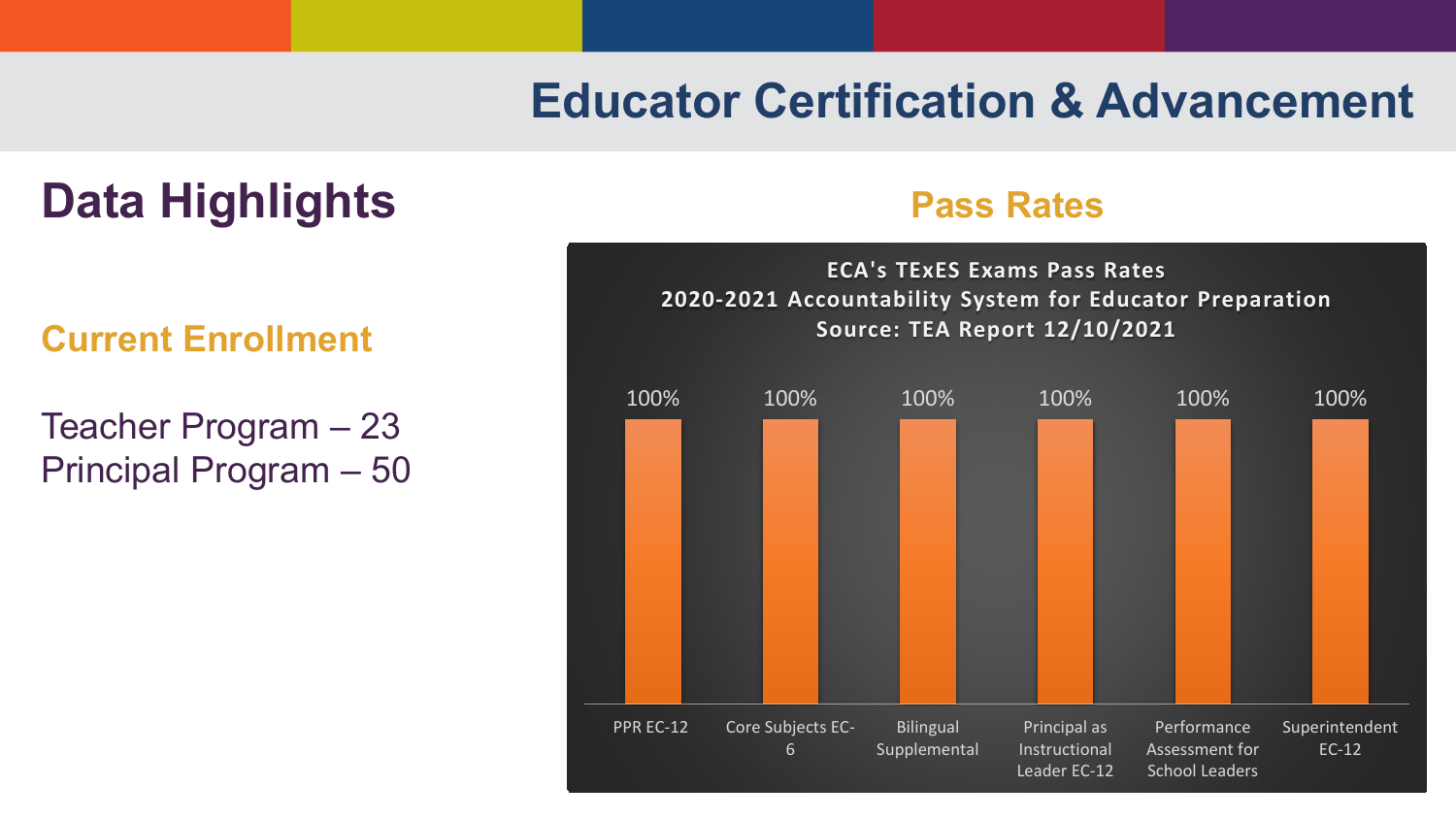# **Data Highlights**

**Client Support & Satisfaction**

The quality of our direct support services through field supervision, coaching, and coursework is evident in the client satisfaction results.

**100% EPP Candidate Exit Survey respondents felt sufficiently prepared or better for their first year of teaching 38.8%** 

**Field Supervisor Ratio is 6:1 compared to the State's 15:1**

**Client Satisfaction 328 Surveys**

**Affordable Program Fees for both Programs**

**171 Coaching Observations for the Teacher and Principal Programs**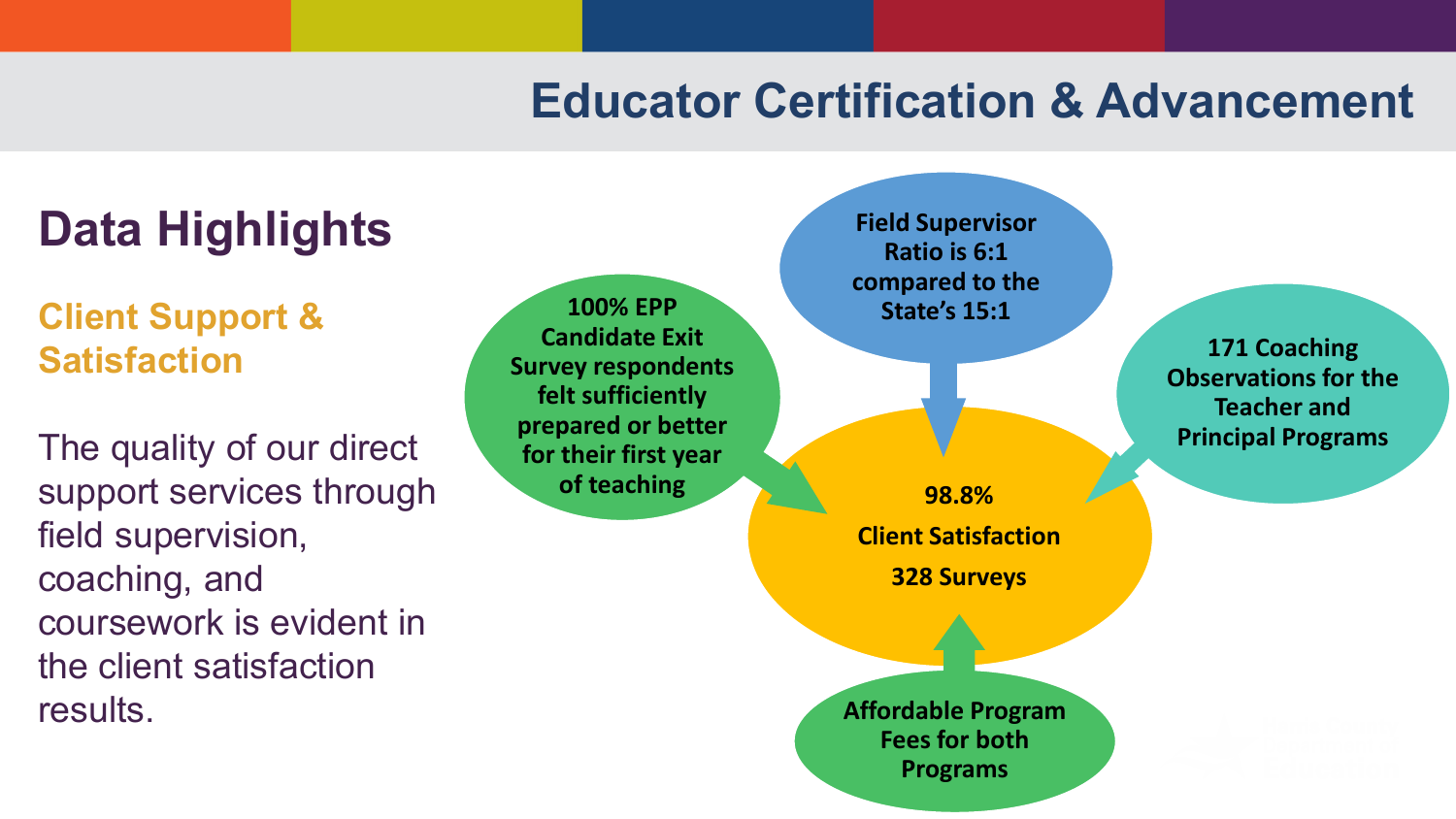# **Data Highlights <b>Client Support**

ECA program candidates serve as teachers and school and district leaders in 19 school districts/educational entities in Texas.



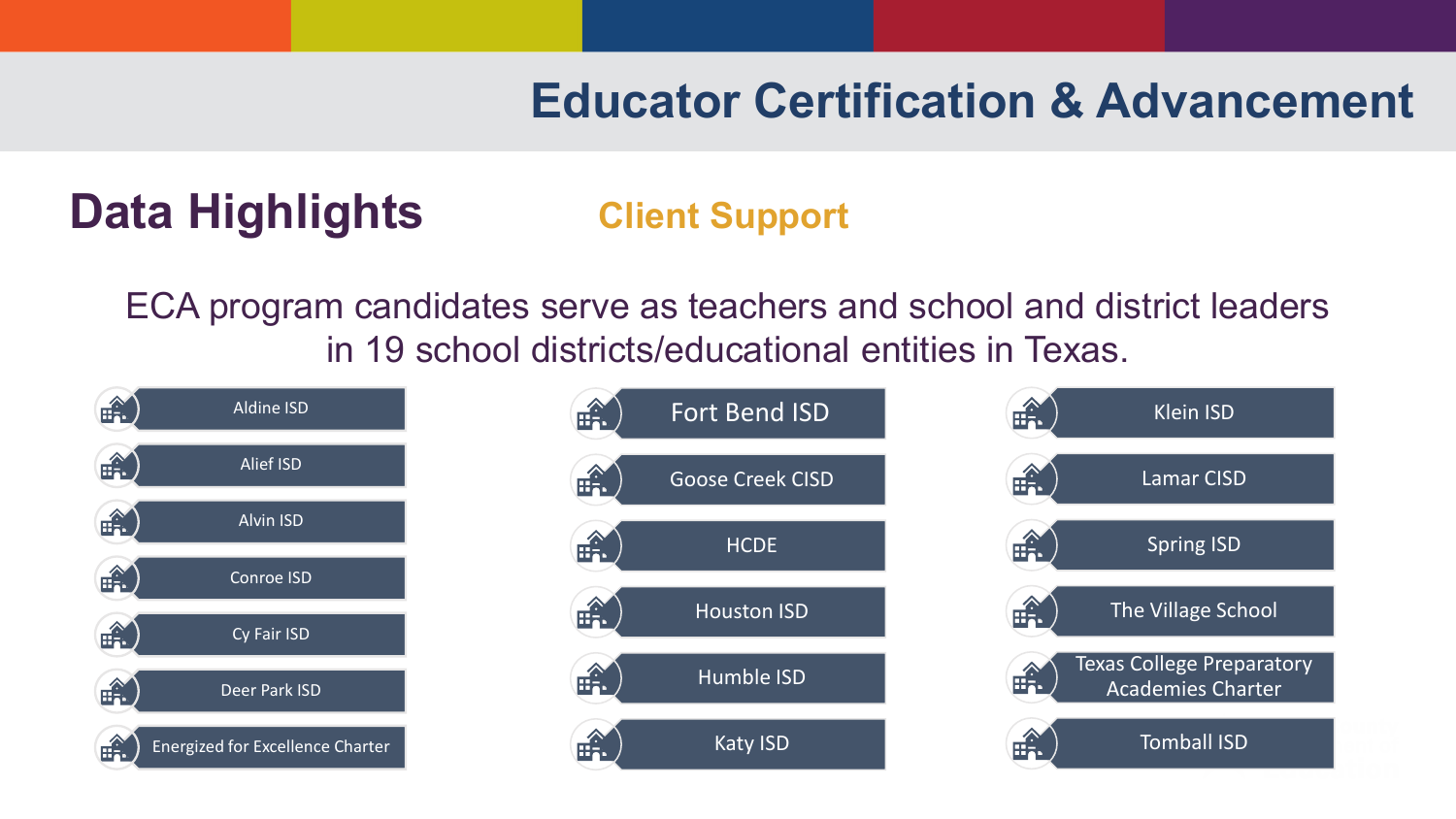## **Key Highlights**

- Automated the ECA Application Process using Droplet
- Held Partnership Proposal meetings with Human Resource and Communications executives from 24 of 25 Harris County ISDs to increase recruitment for the Teacher and Principal Programs
- Partnered with Client Engagement to implement the marketing plan for recruitment
- Held 38 recruitment information sessions for both programs
- Featured on Univision Channel 45 twice during the 2020 2021 school year
- Video featuring ECA in the March 2021 issue of the HCDE Link to address Leadership Development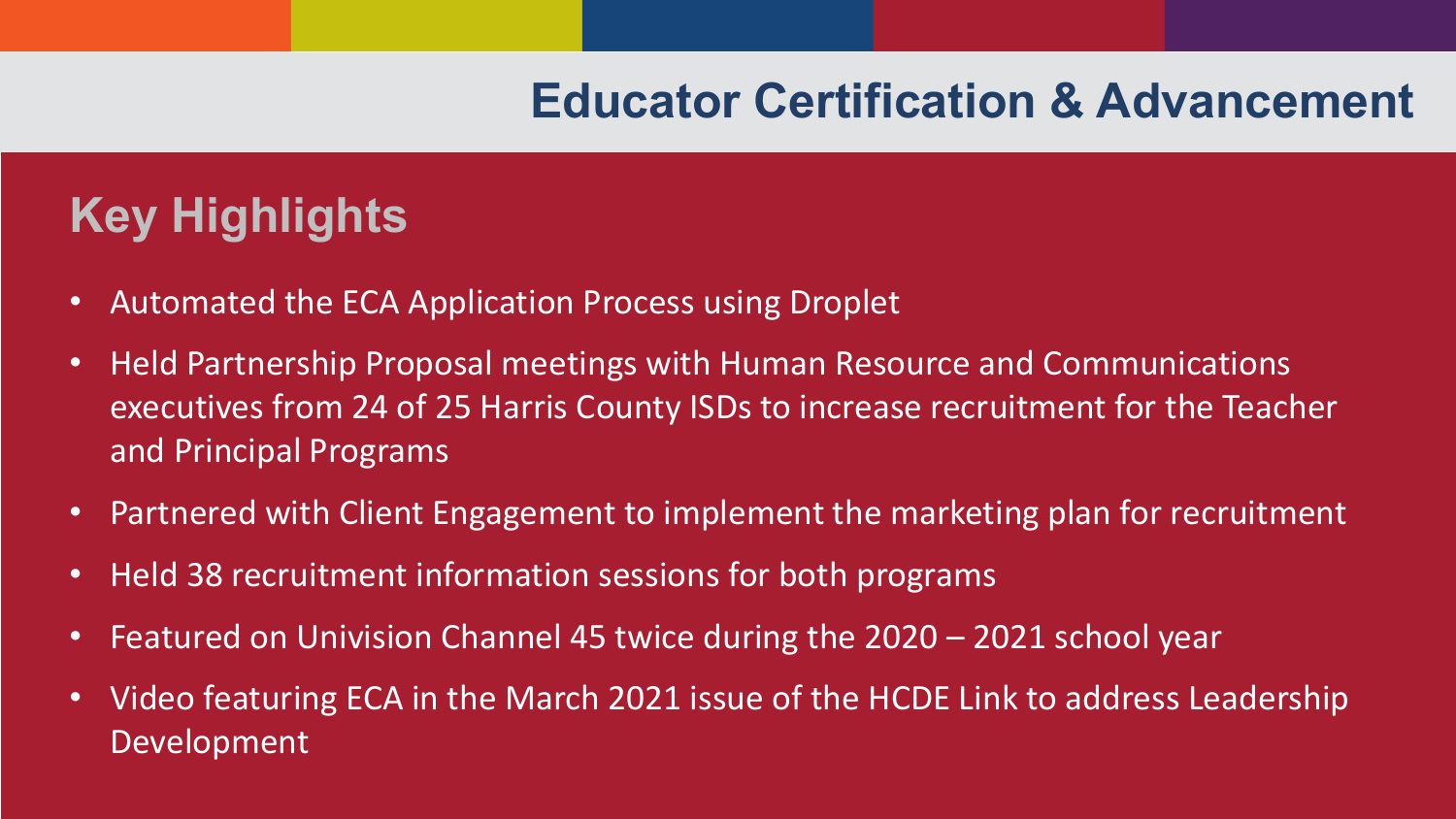## **Key Highlights**

- Awarded a CTAPP Grant of \$150,000. over three years from the Bill and Melinda Gates Foundation in May 2021; 1 of 3 EPPS chosen in Texas
- Entered the edTPA Year 3 Pilot Institute; Began implementation in September 2021
- Provided a series of leadership development trainings for Aldine ISD during Fall 2020
- Presenters of 4 sessions at state conferences (CSOTTE and TABSE) during 2020 2021
- Presenter of 1 session at a local conference (HABSE)
- Presenters of 2 sessions at the HCDE Leadership Matters Summer Series
- ECA was recognized for our work with edTPA by TEA/edTPA in their Dec 2021 Newsletter
- Served as board officers on the Texas Alternative Certification Association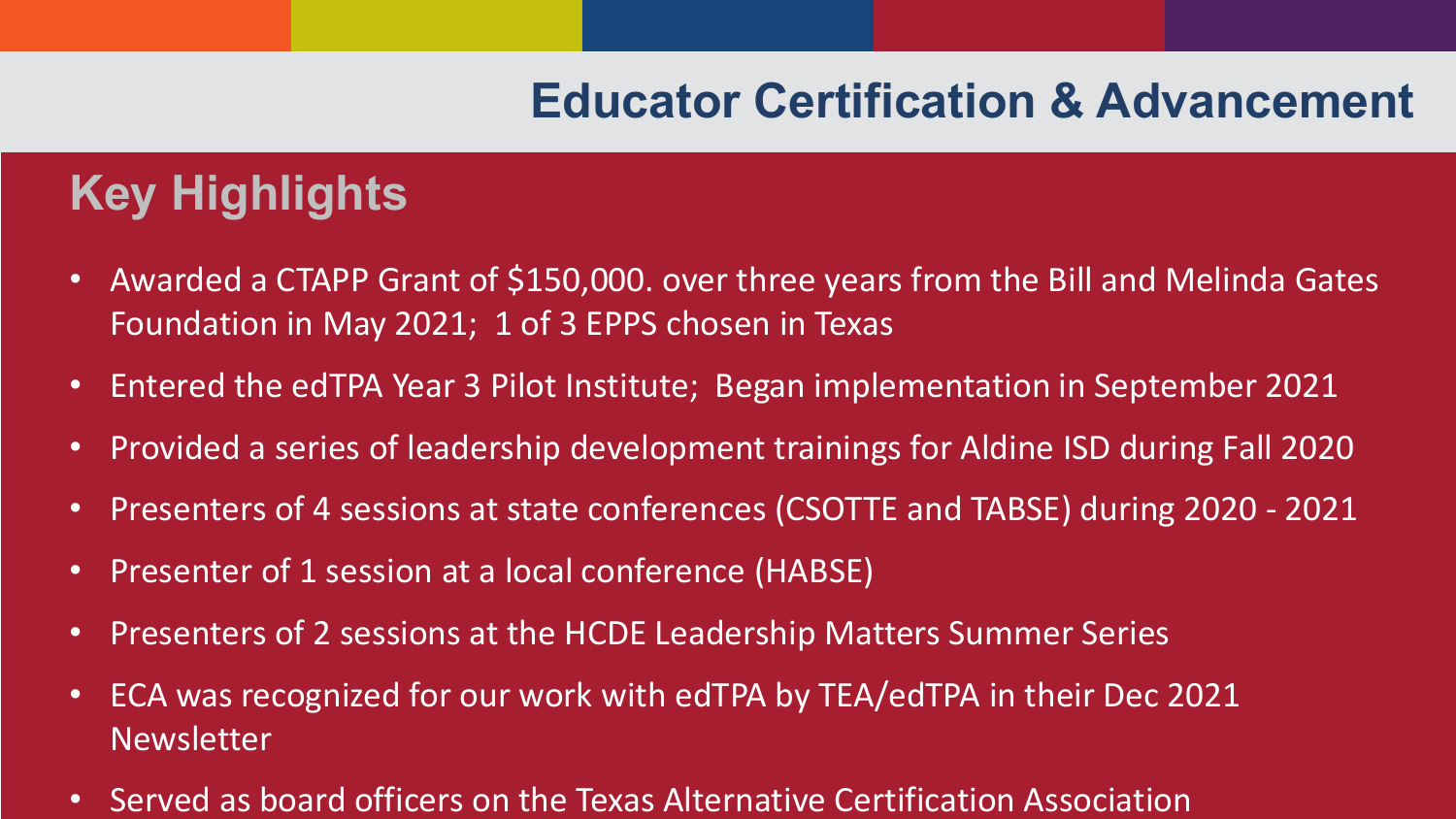#### **Trends**

- Increasingly more Educator Preparation Programs in the Great-Houston area
- High demand for PK-12 teachers nationwide due to staffing shortages
- Low supply of teachers due to COVID-19 and public health concerns
- Increased need for administrators who are prepared to address equity, school safety, and public health

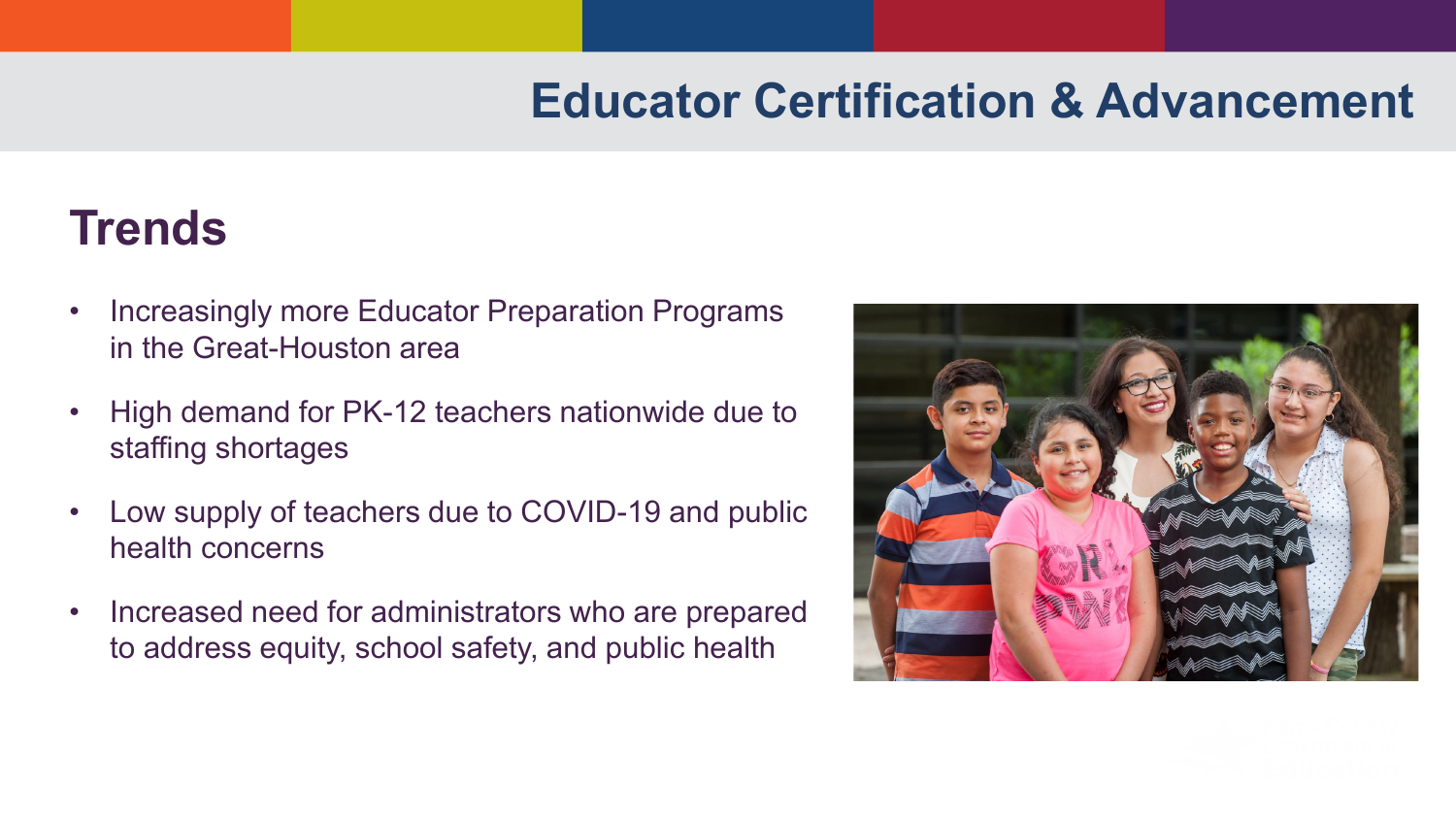#### **Trends**

- Increased need for the ability to shift to hybrid instructional practices as needed
- Increased demand for Bilingual and Special Education teachers
- Shifts to new portfolio assessment formats and test frameworks